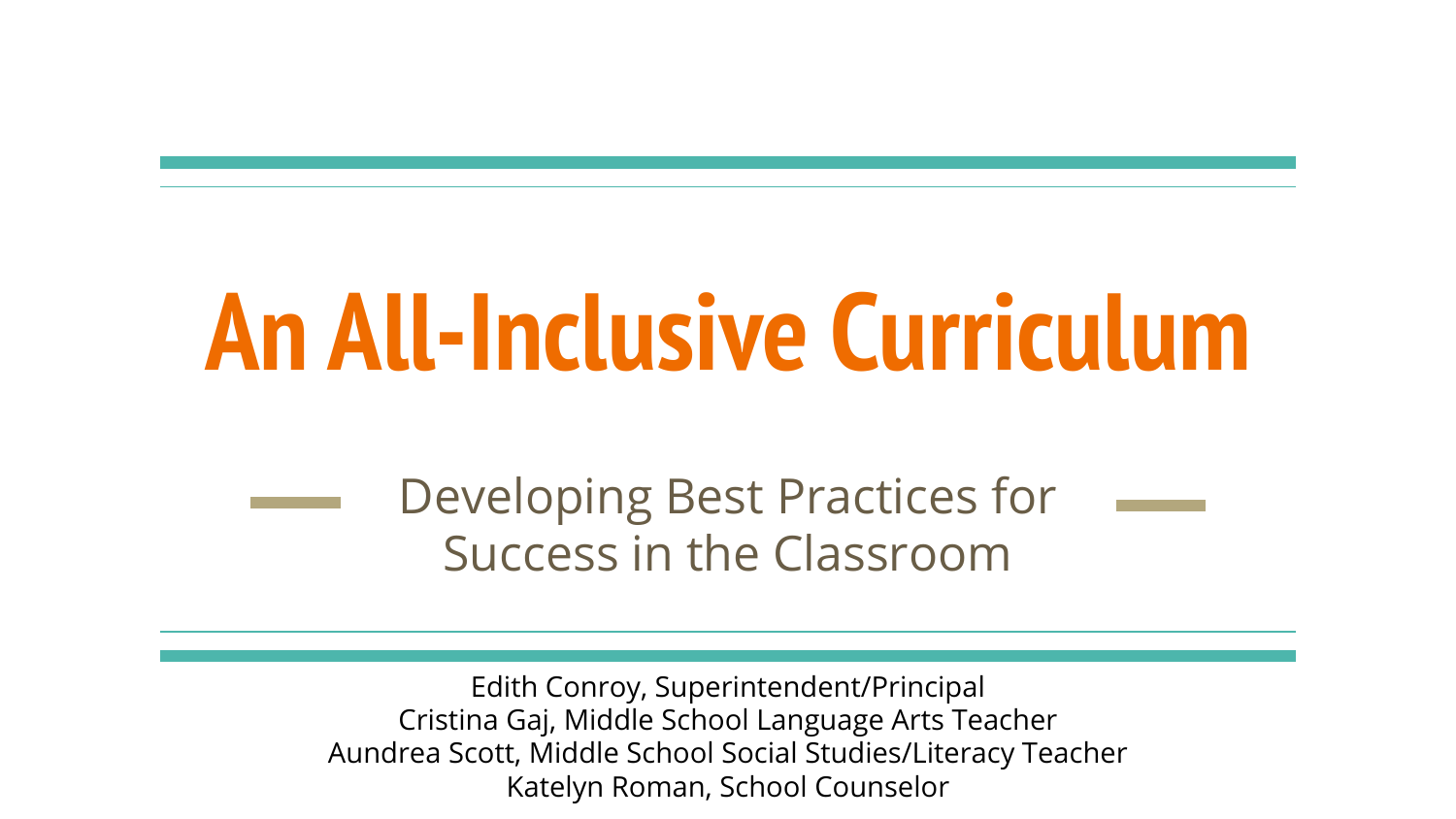### **New Jersey Law -Chapter 6**

**An Act** concerning instruction and instructional materials in public schools and supplementing chapter 35 of Title 18A of the New Jersey Statutes.

**Be It Enacted** *by the Senate and General Assembly of the State of New Jersey:*

C.18A:35-4.35 History of disabled and LGBT persons included in middle and high school curriculum.

1. A board of education shall include instruction on the political, economic, and social contributions of persons with disabilities and lesbian, gay, bisexual, and transgender people, in an appropriate place in the curriculum of middle school and high school students as part of the district's implementation of the New Jersey Student Learning Standards.

C.18A:35-4.36 Policies, procedures pertaining to inclusive instructional materials.

- 2. A board of education shall have policies and procedures in place pertaining to the selection of instructional materials to implement the requirements of section 1 of this act. When adopting instructional materials for use in the schools of the district, a board of education shall adopt inclusive instructional materials that portray the cultural and economic diversity of society including the political, economic, and social contributions of persons with disabilities and lesbian, gay, bisexual, and transgender people, where appropriate.
- 3. This act shall take effect immediately and shall first apply to the 2020-2021 school year.

\*Approved January 31, 2019.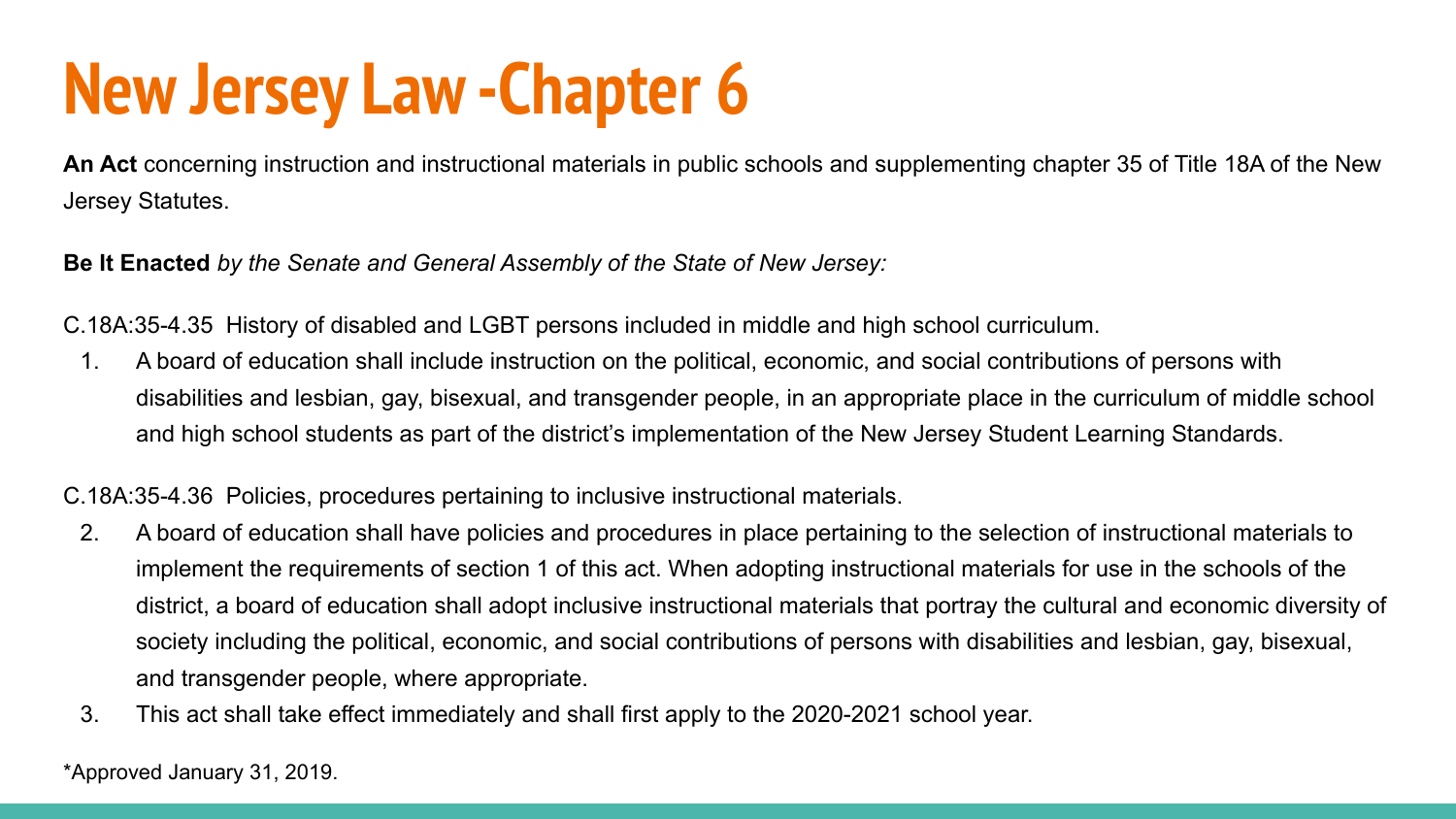## **Key Points of the Legislation for Persons with Disabilites & LGBTQ**

- The legislation is NOT an LGBTQ / Persons with Disabilites "Curriculum"
	- $\circ$  There is no "opt out" option given that contributors to LGBTQ/Persons with Disabilities are to be INFUSED into ALL curricular content areas and grade levels (Gr. 6-12).
- The legislation does NOT require the creation of separate lesson or unit plans, but rather emphasizes that educators "*provide instruction on the political, economic, and social contributions of persons with disabilities and lesbian, gay, bisexual, and transgender people in an appropriate place in the curriculum of middle school and high school students."*
- **● Districts are responsible to ensure instructional materials are inclusive of contributors of persons with disabilities and LGBTQ.**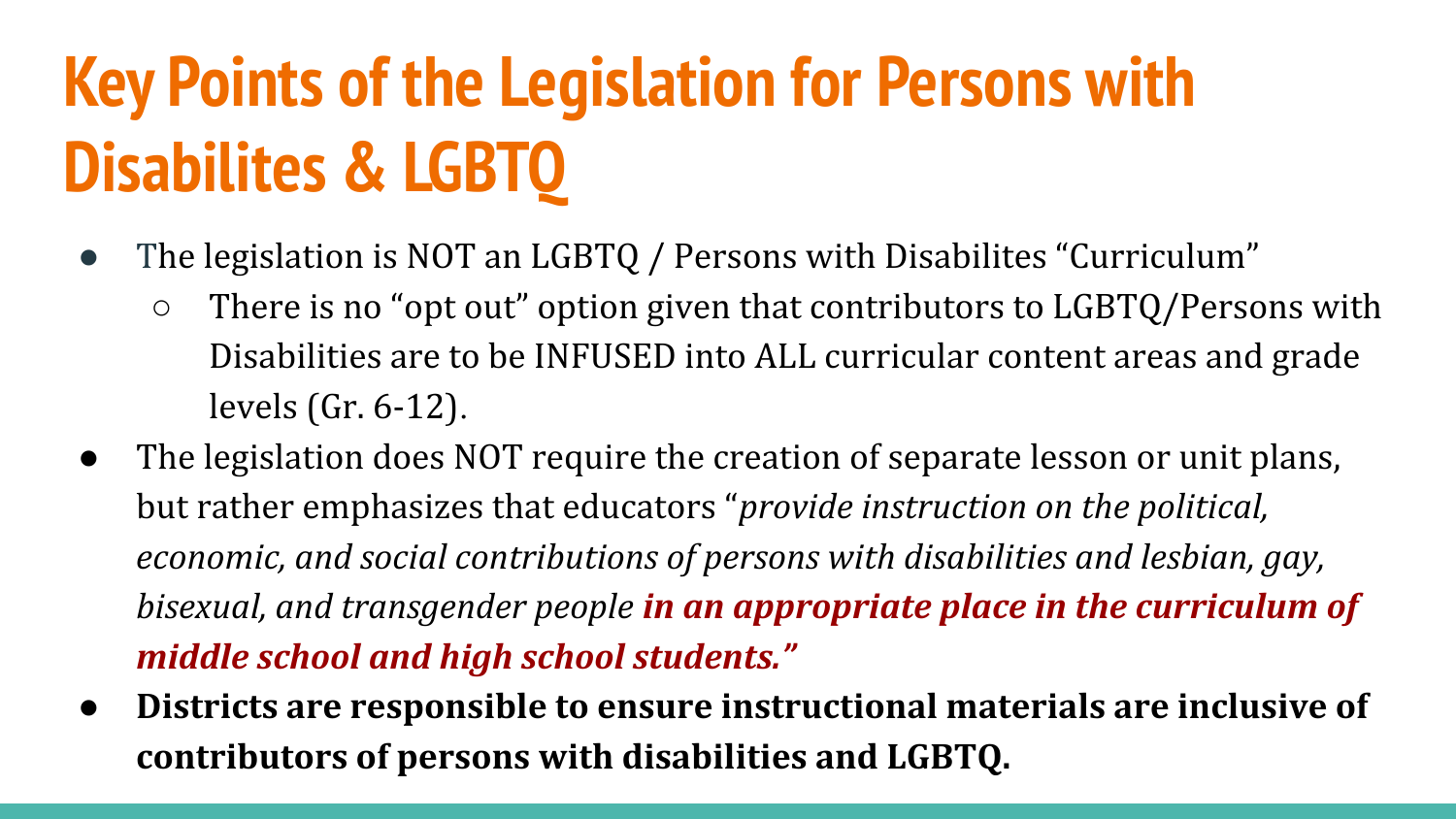### **Curriculum As a "Window" and a "Mirror"**

- Curriculum can serve as a **mirror** when it reflects individuals and their experiences back to themselves.
- At the same time curriculum can serve as a **window** when it introduces and provides the opportunity to understand the experiences and perspectives of those who possess different identities. These windows can offer views of worlds that may be real or imagined, familiar or strange.
- Applied to an all-inclusive curricular content, these mirrors and windows can help create a more positive environment and healthy self-concept for LGBTQ students and those with disabilities while also raising the awareness of all students.



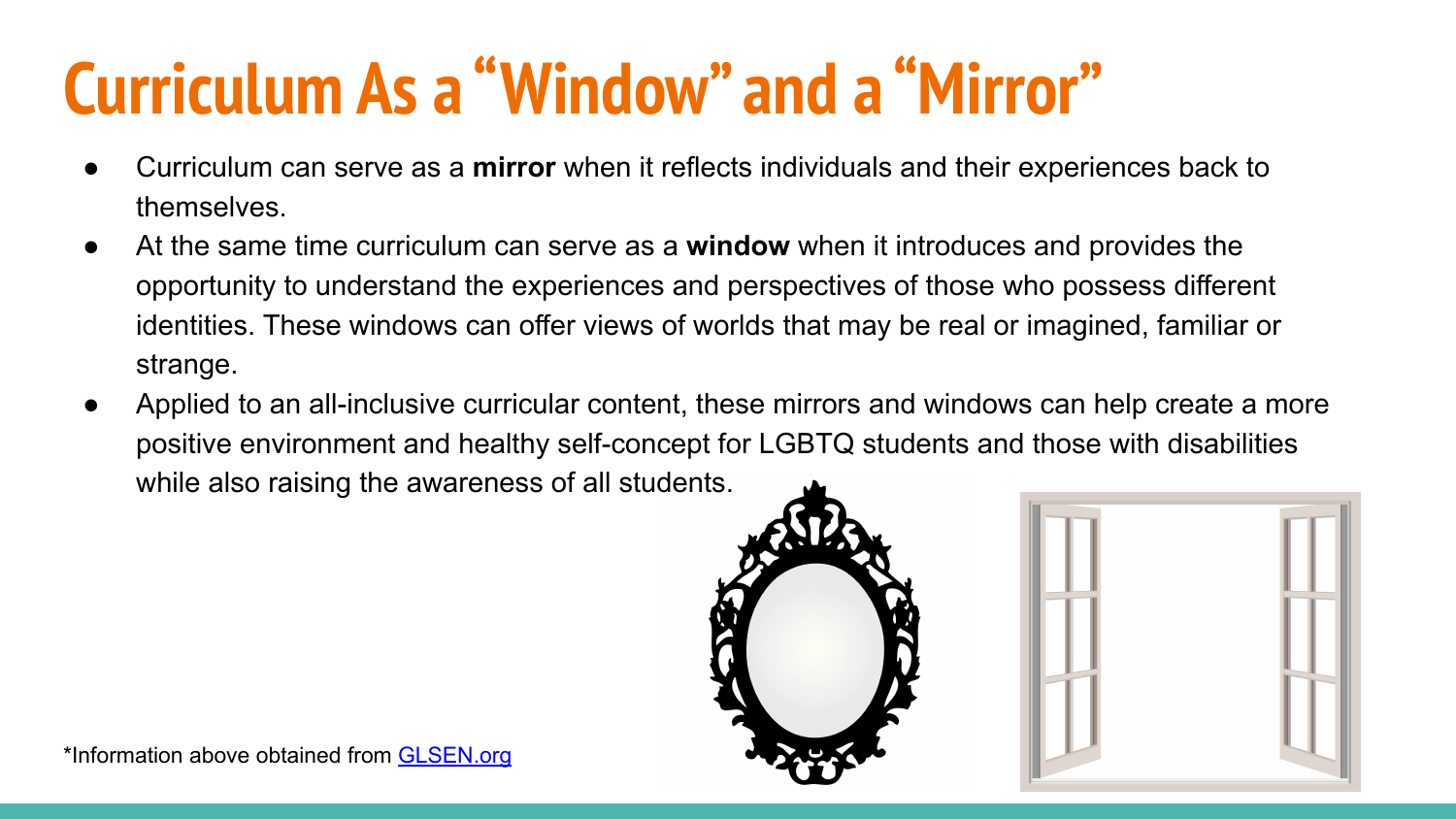### **Why Is An All-Inclusive Curriculum So Important?**



- It can promote safer school environments by developing lessons that avoid bias and that include positive representations of lesbian, gay, bisexual, transgender and queer (LGBTQ) people, history, and events.
- People with disabilities are one of the largest and least understood minority groups in America. It is estimated that over 50 million Americans have some type of disability; one sixth of the world's population has some type of significant disability or chronic health impairment.
- For LGBTQ students, attending a school with an inclusive curriculum is related to less-hostile school experiences and increased feelings of connectedness to the school community.
- Ignorance feeds discrimination and stereotypes -People with disabilities continue to lag behind the general population in numerous indicators of well being (i.e. unemployment/graduation rates, income, participation in social life, etc.). Our children and youth have little familiarity with the history of discrimination and exclusion that has led to this status.
- An all-inclusive curriculum benefits all students by promoting acceptance and respect, and teaching them more about the diverse people and families in the world.
- Inclusive curriculum supports students' abilities to empathize, connect, and collaborate with a diverse group of peers, skills that are of increasing importance in our multicultural, global society. [Rudine Sims Bishop (1990)]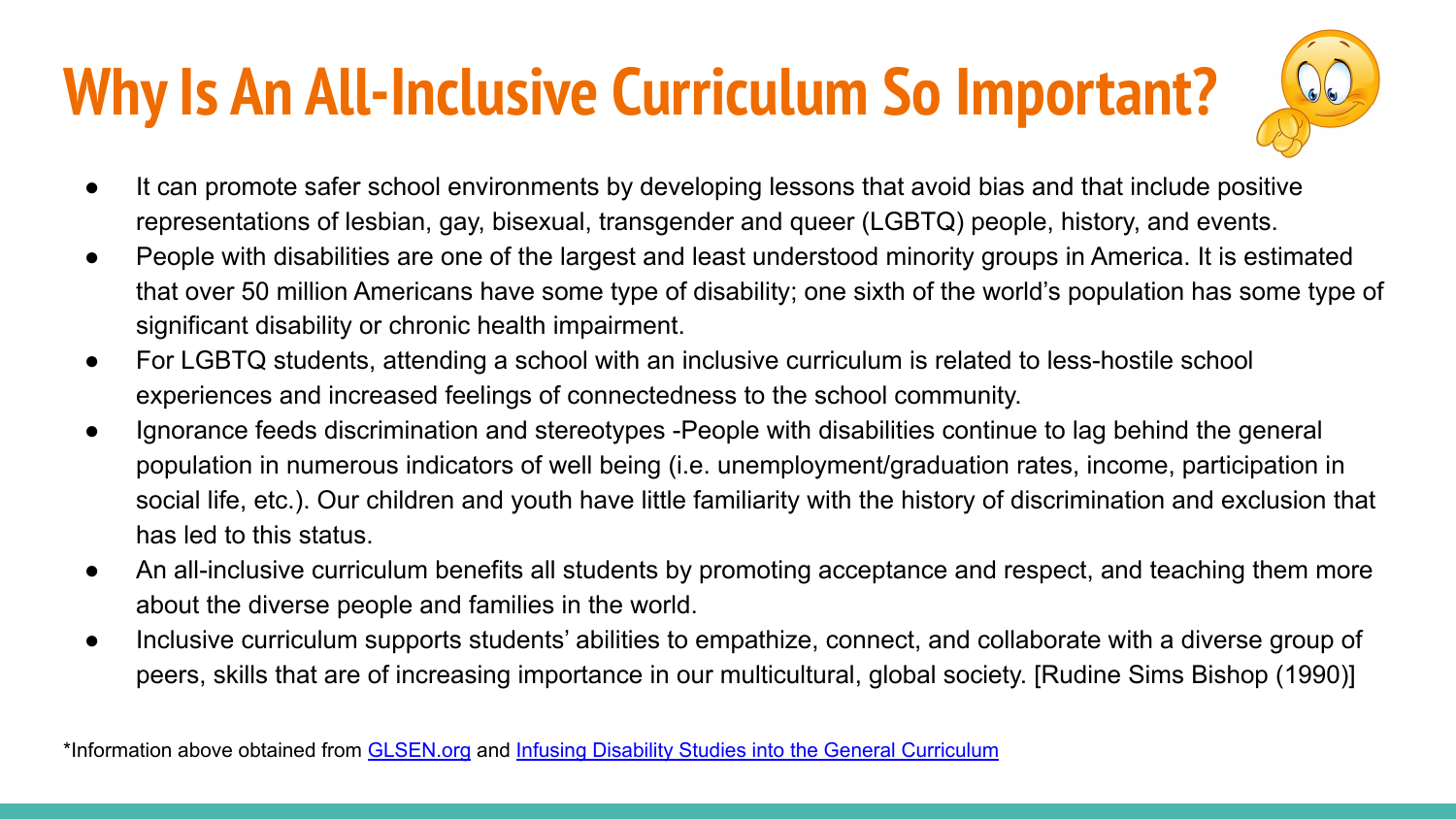### **Why Is An All-Inclusive Curriculum So Important?**

- An All-Inclusive Curriculum benefits **ALL** students by:
	- $\circ$  Exposing them to more inclusive and accurate accounts of history.
	- Helping them have better understanding of and encouraging them to question stereotypes about LGBTQ people and those with disabilites. To eliminate stereotypes, we first have to see them and then challenge the assumptions behind them.
	- Promoting acceptance. The more our children and youth know about LGBTQ people and those with disabilities -the discrimination they have faced in history, the stereotypes we apply to them -the more comfortable they will become with their classmates.
- An All-Inclusive Curriculum benefits **LGBTQ** students and those with **disabilities** by:
	- Validating their existence and experiences.
	- Reinforcing their value and self-worth.
	- Providing space for their voices.

Acceptance

\*Information above obtained from **[GLSEN.org](https://www.glsen.org/sites/default/files/2019-11/GLSEN_LGBTQ_Inclusive_Curriculum_Resource_2019_0.pdf) and [Infusing Disability Studies into the General Curriculum](https://www.mdsc.org/mdsc_Content/documents/Infusing%20Disability%20Studies%20into%20the%20General%20Curriculum.pdf)**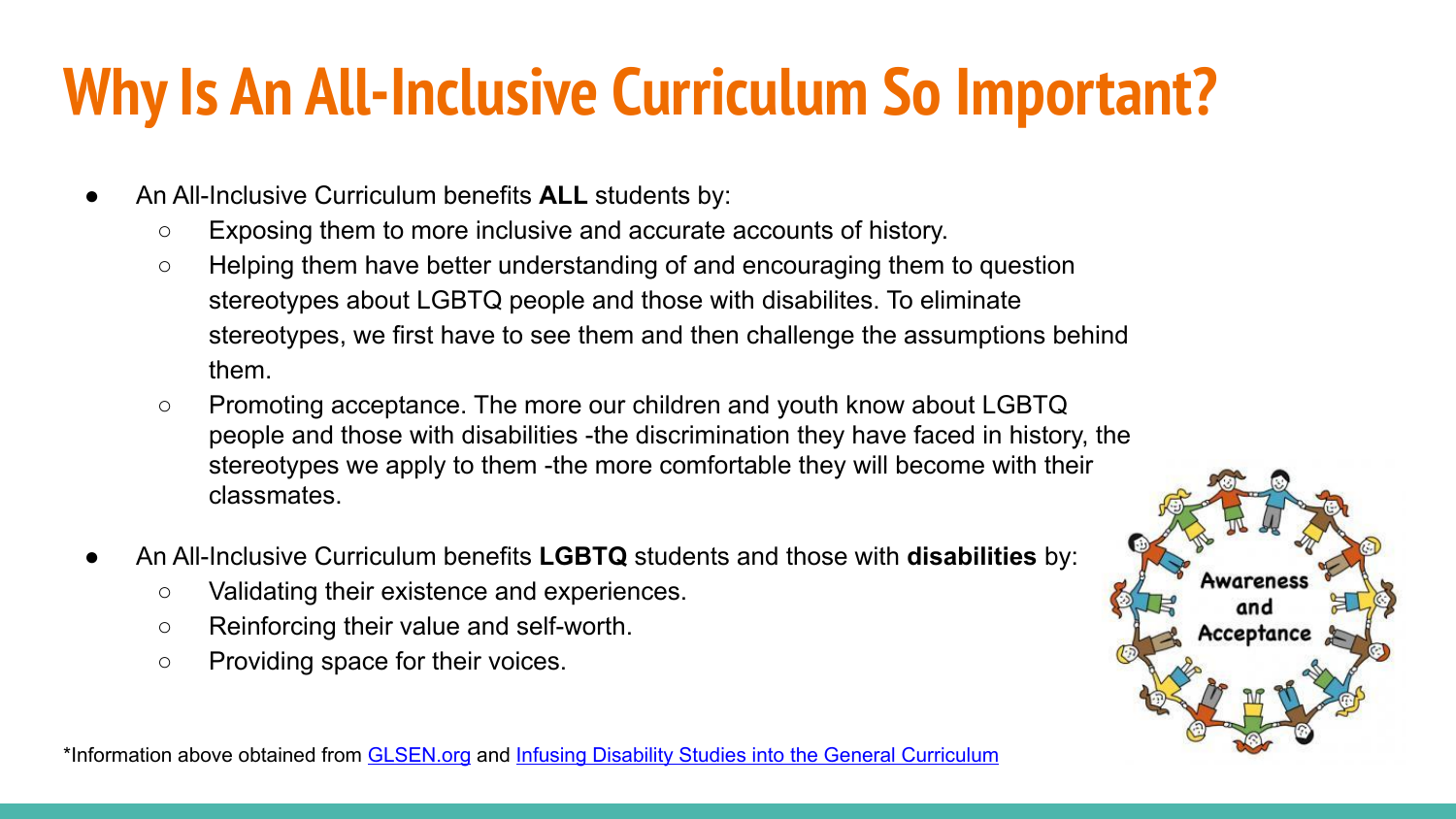### **Why Is An All-Inclusive Curriculum So Important?**

- We should recognize the important contributions that people with disabilities and the LGBTQ population have made throughout history. History should not be only about the "headlines and heroes'' of past generations, but should include the equally heroic accounts of what the daily lives of these populations were like as they battled the barriers of exclusion and discrimination.
- Bias hurts all children, both those directly affected and those who learn in an atmosphere of fear and tension, afraid to explore their own lives because of worry about disapproval and rejection. Beginning these conversations in elementary and middle school will help young people develop empathy for a diverse group of people, and to learn about identities that might relate to their families or even themselves. It is never too early for schools to set up a foundation of understanding and respect.
- Students of all ages must be given an opportunity to learn that the words "gay," "lesbian," "transgender," and "disabled" are adjectives that should be used with respect to describe people in their community, not words used in a negative way to hurt, insult, and degrade.
- All students deserve to see themselves in their curriculum, including students who identify as LGBTQ and those with disabilities and come from families that identify as such.

\*Information above obtained from [GLSEN.org](https://www.glsen.org/sites/default/files/2019-11/GLSEN_LGBTQ_Inclusive_Curriculum_Resource_2019_0.pdf) and [Infusing Disability Studies into the General Curriculum](https://www.mdsc.org/mdsc_Content/documents/Infusing%20Disability%20Studies%20into%20the%20General%20Curriculum.pdf)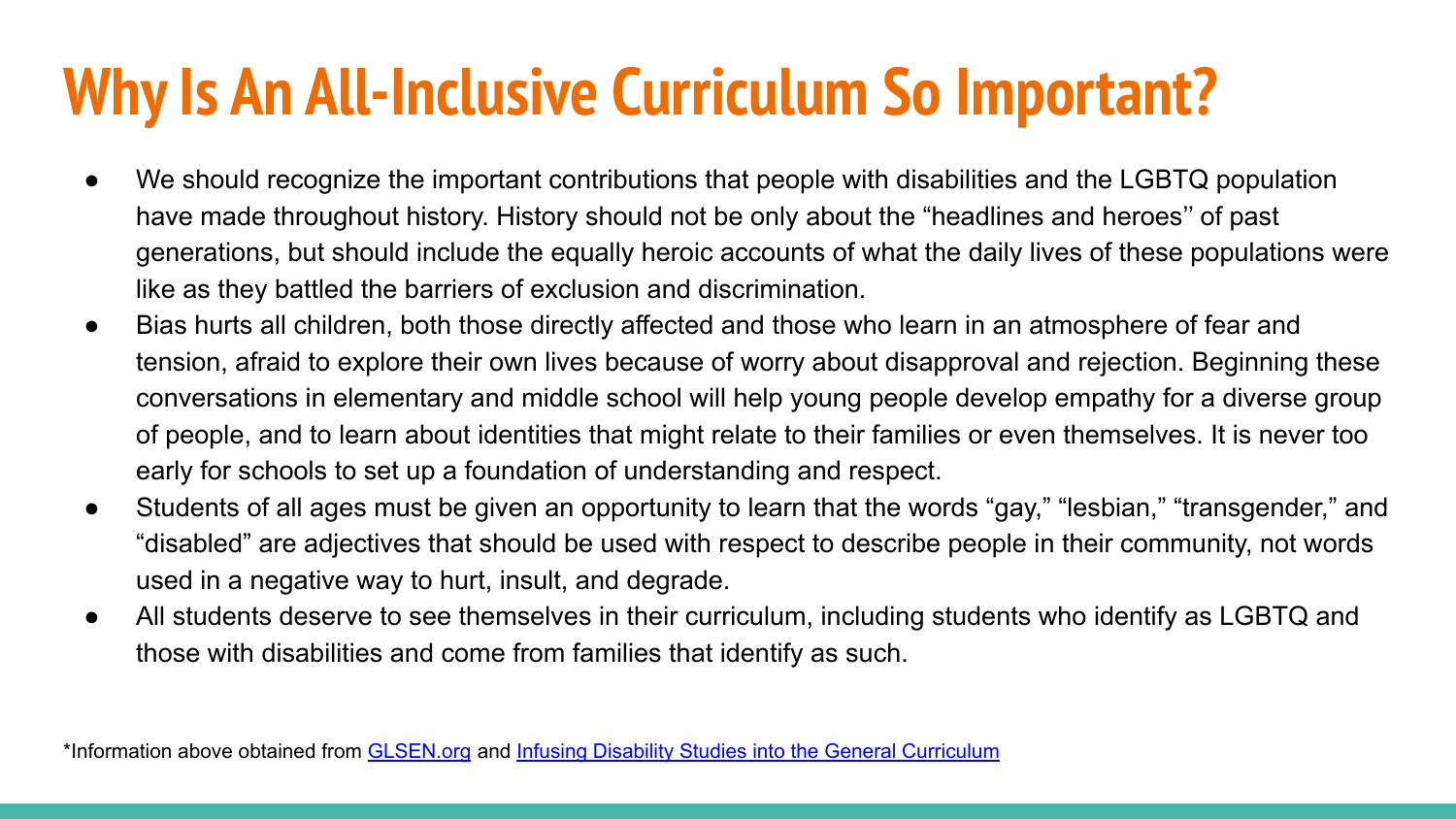### **Language Arts**

#### **Writers**

- Walt Whitman, poet & journalist
- Jacqueline Woodson, author
- James Baldwin, author
- Leslea Newman, author and poet
- Oscar Wilde, author & playwright
- Tennessee Williams, playwright
- Langston Hughes, author
- David Sedaris, humorist
- Alice Walker, author
- Allen Ginsberg, poet
- Lorraine Hansberry, playwright & author
- Agatha Christie (Learning Disability- Dysgraphia)
- F. Scott Fitzgerald
- **Eric LeGrand**
- Audre Lorde (Poet, Activist)
- Jhamak Ghimire (Nepalese Poet and Writer)

#### Resources:

[American Library Association](http://www.ala.org/awardsgrants/awards/32163/select)

[Berry College](https://libguides.berry.edu/stonewall/cya)

#### [Monmouth County Consortium for LGBTQ Youth](https://makeitbetter4youth.org/resources/)

#### **Texts**

- *Gracefully Grayson*, Ami Polonsky
- *Hurricane Child,* Kheryn Callender
- *Picture Us in the Light*, Kelly Loy Gilbert
- *Hammer of Thor* by Rick Riordan
- *Little & Lion*, Brandy Colbert
- *The 57 Bus*, Dashka Slater
- *As the Crow Flies*, Melanie Gillman
- *Becoming Jazz*, Jazz Jennings
- *Fresh Ink: An Anthology*, Lamar Giles
- *October Mourning: A Song for Matthew Shepard*, Leslea Newman
- *Pride: The Story of Harvey Milk and the Rainbow Flag*, Rob Sanders
- Eric LeGrand "A Walk to Believe" (Rutgers football player's journey back from on-field injury that left him paralyzed)
- Freak the Mighty by Rodman Philbrick types of disabilities and stereotypes
- Rick Riordan- Percy Jackson series (Child has ADHD and Dyslexia)
- *The Kid Nobody Could Handle | Kurt Vonnegut, Jr. (*feeling of being left out and not good enough)
- The Running Dream by Wendelin Van Draanen (runner loses leg)
- Tangerine by Edward Bloor (visually impaired)

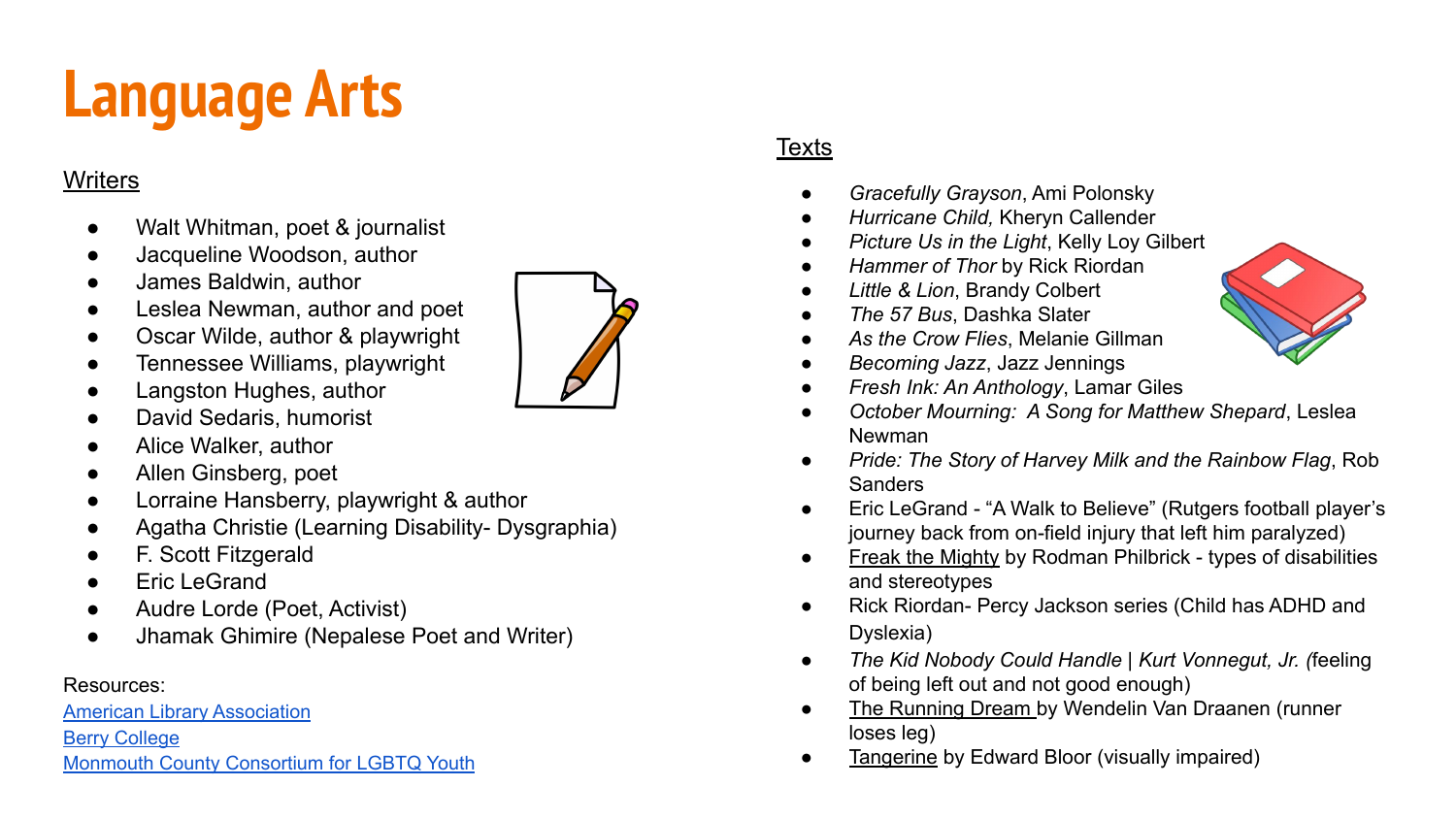### **Social Studies/Math/Science**

### Social Studies

- Friedrich Von Steuben/ Military Officer helped General Washington form a proper Military at Valley Forge
- Bayard Rustin civil rights activist
- David Blunkett (British Politician and Blind)
- **Judy Heumann-Assistant Secretary of** Educations (Polio)
- Franklin D. Roosevelt (Polio and Paraplegic)



#### Math

- Alan Turing Mathematician who helped British intelligence to decode Enigma messages during WWII.
- John Nash (schizophrenia)

#### **Science**

- **●** Francis Bacon deductive system for empirical research earned him the title "the Father of Modern Science"
- **●** Sally Ride America's first female astronaut Presidential Medal of Honor
- Allan Cox geophysicist specializing in plate tectonics
- Neil Devine major contributor to modern theory of star formation and prediction of meteoroid and space debris environments
- Margaret Mead anthropologist
- Steven Hawking (amyotrophic lateral sclerosis, a motor neuron disease (MND)
- John Wesley Powell (lost arm-founded the Smithsonian Institution's Bureau of Ethnology)
- Albert Einstein (Dyslexia)

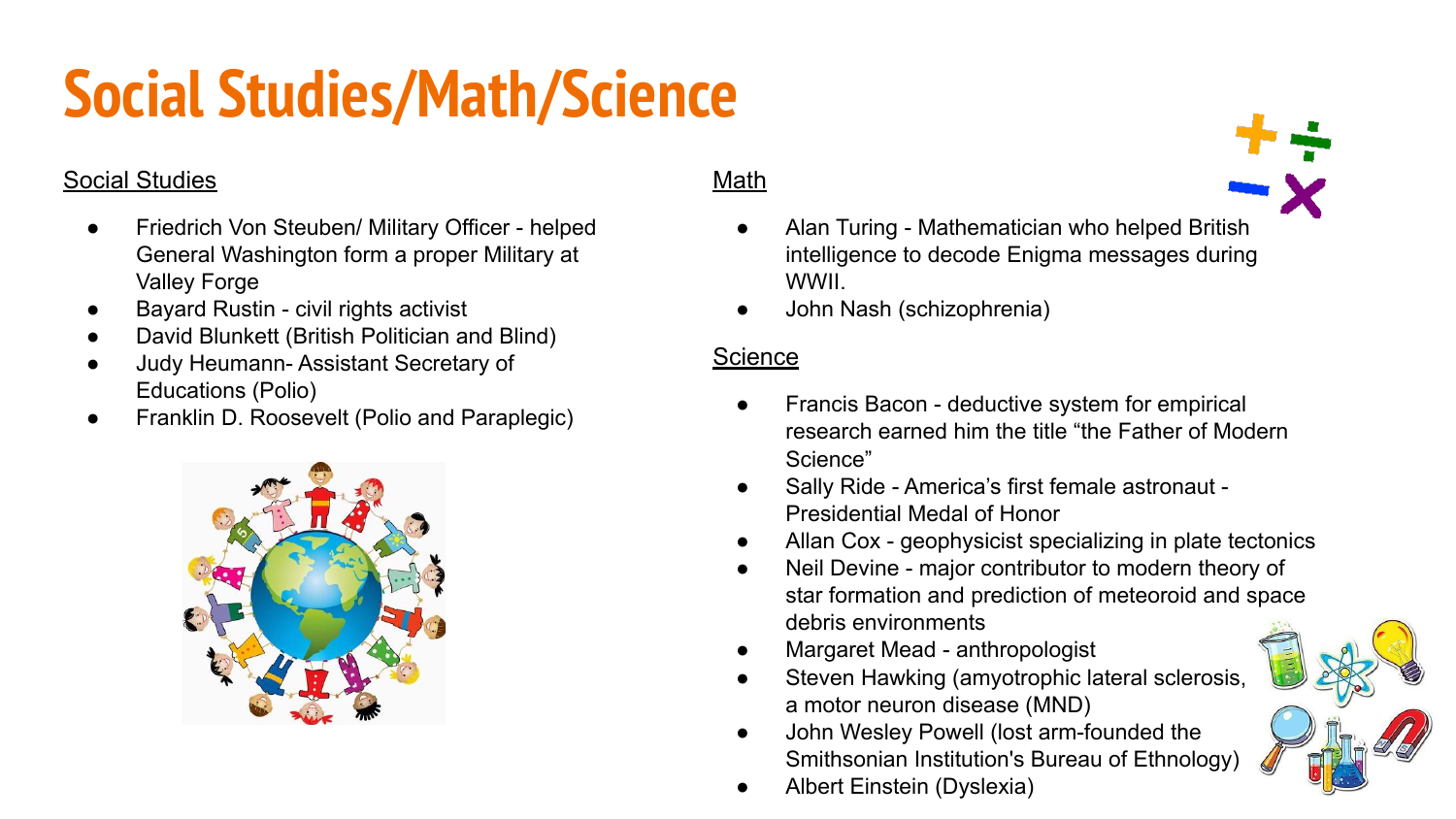### **Specials**

#### **Health and Physical Education:**

#### **Athletes**

- Jason Collins / US NBA Basketball Player
- Michael Sam / US NFL Football Player
- Martina Navratilova / US Tennis Player
- Greg Louganis / US Olympic Swimmer
- Megan Rapinoe/US Olympic Soccer
- **Billie Jean King / US Tennis Player**
- Sheryl Swoopes / US WNBA Basketball Player
- Abby Wambach / US soccer player
- Kyle Maynard (Congenital amputation won ESPY)
- Greg Louganis, Olympic swimmer (Dyslexia, Depression, HIV/AIDS)

#### Actors/Entertainers

- Montgomery Clift / US Film Actor
- Rock Hudson / US Film Actor
- Tab Hunter / US Film Actor
- Ellen Degeneres / US Actor and Comedian
- Lily Tomlin / US Actor and Comedian
- BD Wong / US Actor
- Robin Williams (ADHD, Bipolar and later Parkinson's Disease)
- Michael J. Fox (Parkinson's Disease)
- Tom Cruise (Dyslexia)
- Daniel Radcliffe (Dyslexia)
- Elton John (Epilepsy)
- Stevie Wonder (Blind)
- Millie Bobby Brown (Partial Hearing Loss)
- Marilyn Monroe (Stuttering- Actress)



#### **Visual and Performing Arts:**

#### **Artists**

- Leonardo Da Vinci/ Italian Renaissance Artist
- Michaelangelo Buonarroti/ Italian Renaissance Artist
- Jean-Michel Basquiat/ US Painter
- Keith Haring / US Painter
- Annie Leibovitz / US Photographer
- Carravaggio/ Italian Baroque Painter
- Robert Rauschenberg/ US Pop Artist
- Kehinde Wiley/ US Painter
- Frida Kahlo/Mexican Painter (Polio)
- Vincent Van Gogh (Bipolar)
- Walt Disney (Dyslexia)

#### **Musicians**

- Katherine Lee Bates / US Songwriter (America the Beautiful)
- Cole Porter / US Composer
- Leonard Bernstein / US Composer
- Peter Tchaikovsky / Russian Composer
- Amy Ray & Emily Saliers / US Musicians (Indigo Girls)
- Andrea Boccelli (Blind-Singer)
- "Blind Tom" Williams (Autistic- Composer)
- Justin Timberlake (ADHD)



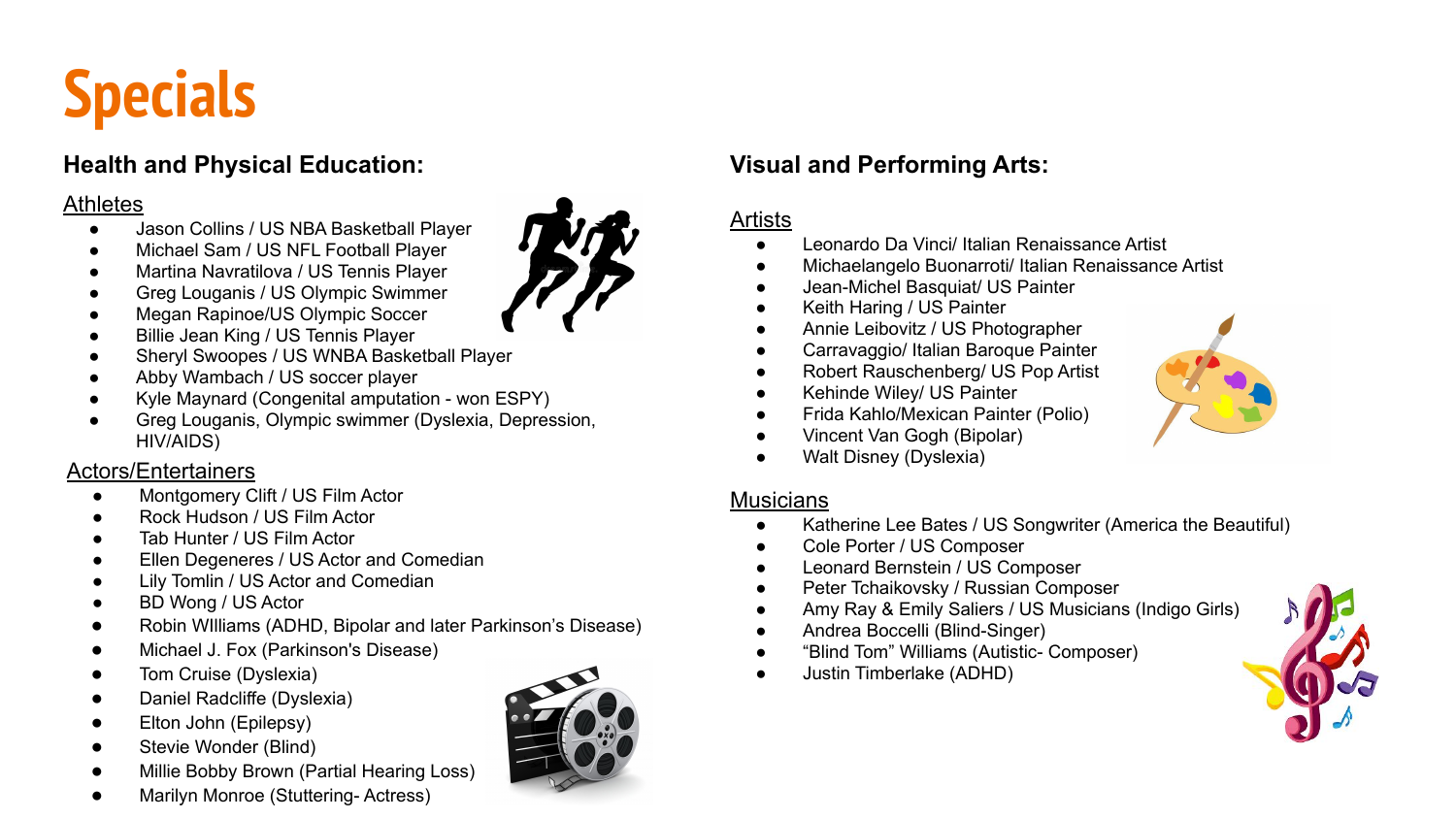### **Additional Resources**

- [Culturally Responsive Score Card for Analyzing Curriculum Inclusivity](https://research.steinhardt.nyu.edu/scmsAdmin/media/users/atn293/ejroc/CRE-Rubric-2018-190211.pdf?_ga=2.135605105.1360066926.1594736503-1892553671.1594736503)
- [LGBTQ Persons with Disabilities Guidance](http://njpsa.org/new-law-discussion-njdoe-disabled-and-lgbtq-working-group-curriculum-meeting/)
- **[Teaching Tolerance](https://www.tolerance.org/topics/gender-sexual-identity)**
- [National Organization of Gay and Lesbian Scientists and Technical Professionals.](https://www.noglstp.org/publications-documents/queer-scientists-of-historical-note/)
- [LGBTQ Inclusive Picture Books](https://drive.google.com/file/d/1_0bHP4oY1UXOnXBOmz2HsIY9cSuMlBaN/view?usp=sharing)
- [30 Children's Books with LGBTQ Characters](https://drive.google.com/file/d/1LYtKkudPJCgei299E1fCOUcDkcJMzYIO/view?usp=sharing)
- [Make It Better For Youth Monmouth County Consortium For LGBTQ Youth](http://makeitbetter4youth.org/resources/)
- **[Professional Learning Resources](http://njpsa.org/professional-learning-resource-links/)**
- **[PBS Learning Media Resources](https://www.pbslearningmedia.org/)**
- [Queer Art: 1960's to the Present](http://arthistoryteachingresources.org/lessons/queer-art-1960s-to-the-present/)
- [One Archives Foundation](https://www.onearchives.org/)
- [Tinton Falls Book Club Selections](https://docs.google.com/document/d/1a25Bdxr9Ge1ukD6NxTQ-g2KLtMvYUn7lSwzWtPq5SRE/edit?usp=sharing)
- [Gay, Lesbian and Straight Education Network](https://www.glsen.org/)
- [National Institute for Urban School Improvement: Infusing Disability Studies into the General Curriculum](https://www.mdsc.org/mdsc_Content/documents/Infusing%20Disability%20Studies%20into%20the%20General%20Curriculum.pdf)

\*This curriculum was developed in collaboration with the Monmouth County Curriculum Consortium (MC3). For more information about the consortium, visit its [website](https://sites.google.com/view/mc3nj/home?authuser=0).